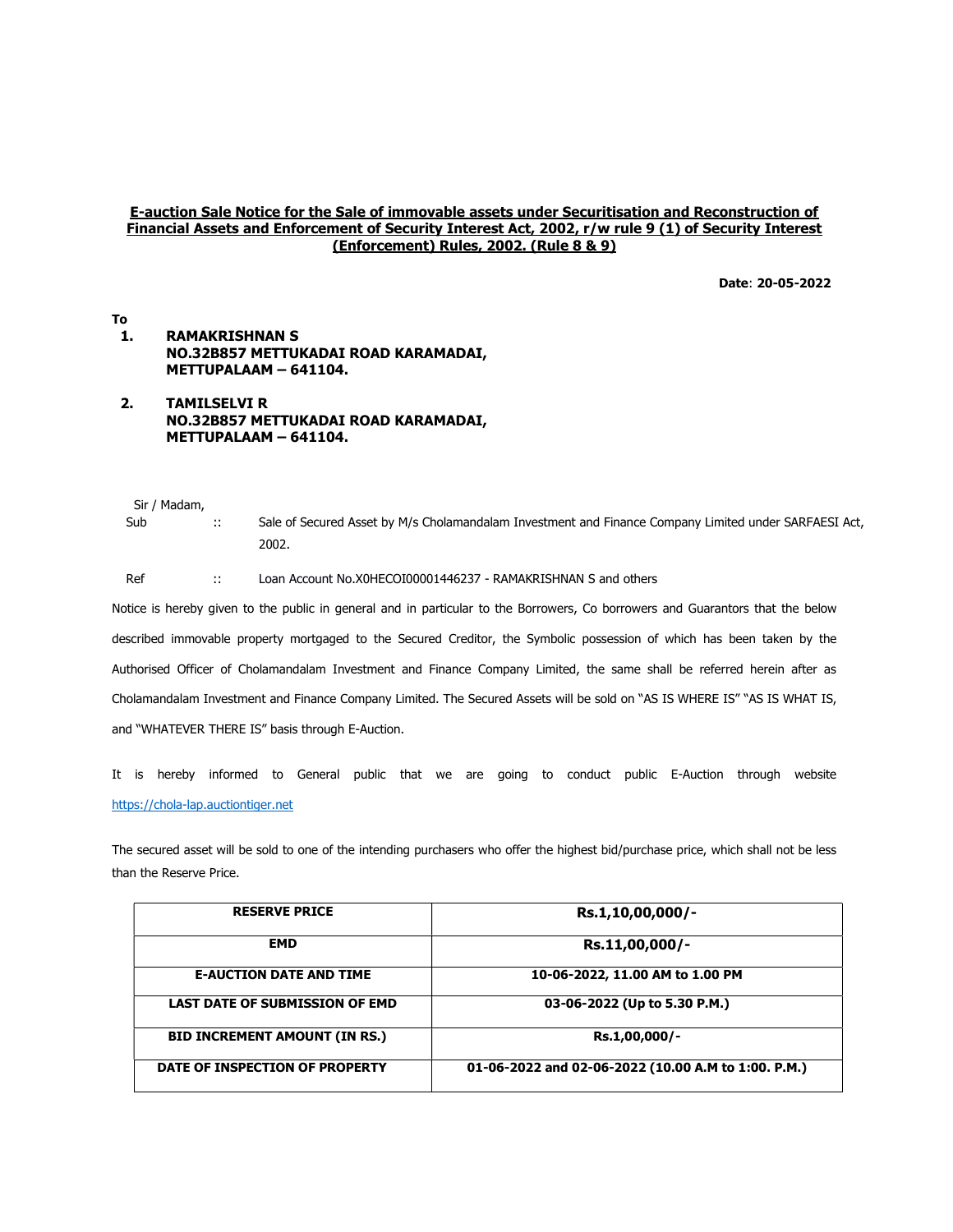## DESCRIPTION OF THE IMMOVABLE PROPERTY [Secured Asset]

All that piece of land Building situated in the Registraion District -Coimbatore, Sub Registraion District: Mettupalayam, Taluk-Mettupalayam, Village/Panchayat-Karamadai Village, Kaspa Karamadai Town, mattukadai road ( presently Mahatma Gandhi road ) Ka.Sa.80 in Punjai Acre 5.42 in Thirvai Rs.6.07 belong to Pathipagovdar having Acre 0.45.2/12 in which the land made as settlement deed in document No.6197/2008. As per the settlement the property and the building constructed thereon and the boundaries are as below :

North : 8 Feet wide East west road / path

South : 6 Feet wide East west road

East : Property belongs to Vellingiri and others

West : Property belongs to Angammal Rukmani and others

In which measuring East west on both sides - 41'0" feet

And North south on both sides - 78'0" feet

Total Extent-3198 Sq.ft., or Ac.0.07 cents having all easementary rights together with Building constructed thereon. The rights to use the layout roads and all other appurtenances attached thereto. The property is situated within Karamadai Municipality limit.

We hereby give you notice that the aforesaid secured asset shall be sold by the undersigned if you fail to pay within 15 days from the date of service/publication of this notice, the entire outstanding loan amount aggregating to Rs.1,02,62,511.33/- [Rupees One Crore Two Lakhs Sixty Two Thousand Five Hundred Eleven and Paise Thirty Three Only] as on 19-05-2022 together with further interest, penal interest, costs and charges thereon till the date of payment, as per agreed the terms and conditions mentioned in the Loan Agreement and other documents pertaining to the Loan availed by you. After expiry of 15 days, no further notice whatsoever will be given to you and the Secured Asset will be sold accordingly.

You may note that in case the Sale proceeds of such sale of the secured asset are not sufficient to cover the entire outstanding dues of the secured creditor, then you all are jointly and severally liable to pay the amount of such shortfall to the Secured Creditor.

## Terms & Conditions of E- Auction Sale: -

- 1. The auction sale will be 'Online E-Auction' Bidding through website https://sarfaesi.auctiontiger.net. on the dates as mentioned in the table above with further Extension of 5 Minutes.
- 2. The interested bidders are required to register themselves with the portal and obtain login ID and Password well in advance, which is mandatory for e-bidding, from auction service provider M/s E-Procurement Technologies Ltd. (Auction Tiger) Ahmadabad (Contact Person: Mr. Ram Sharma Cell No. 8000023297, Email : ramprasad@auctiontiger.net, Email. support@auctiontiger.net Please note that, Prospective bidders may avail online training on e-auction from their registered mobile number only.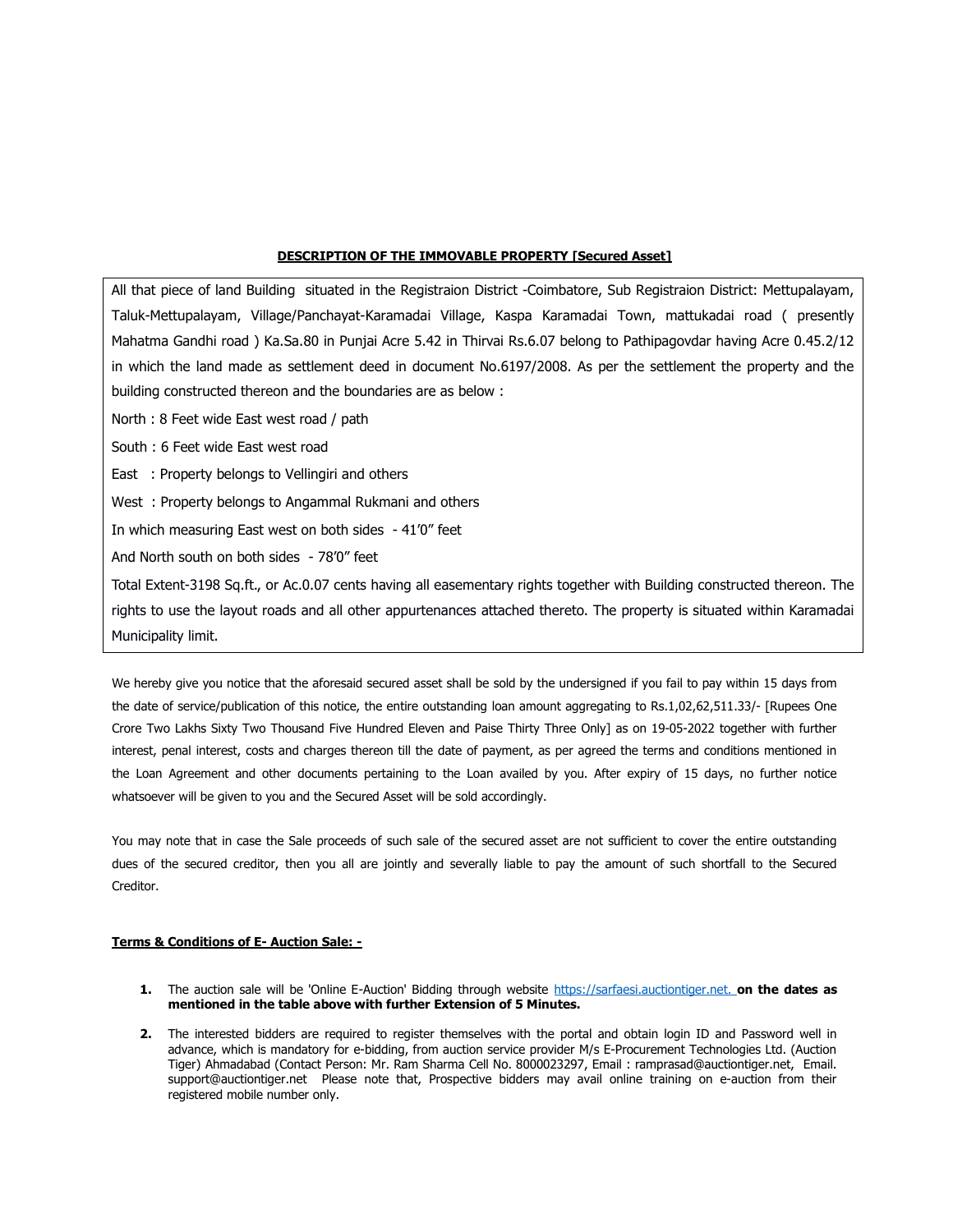- **3.** The intending purchaser/bidder is required to submit amount of the Earnest Money Deposit (EMD) by way of Demand Draft/PAY ORDER drawn on any nationalized or scheduled Commercial Bank in favor of "Cholamandalam Investment and Finance Company Limited" payable at Chennai and register their name at https://chola-lap.auctiontiger.net and get user ID and password free of cost and get training on e-Auction from the service provider. After their Registration on the web-site, the intending purchaser/bidder is required to get the copies of the following documents submit {1. Copy of the DD copy/ Pay order; 2.Copy of PAN card and 3.Copy of proof of address (Passport, Driving License, Voter's I-Card or Aadhar Card, Ration Card, Electricity Bill, Telephone Bill, Registered Leave License Agreement)} by the last date of submission of the EMD(s) as mentioned in the sale notice and also submit hardcopy thereof at the Branch mentioned hereinabove.
- 4. Bid must be accompanied with EMD (Equivalent to 10% of the Reserve Price) by way of Demand Draft/ Pay order in favour of "Cholamandalam Investment and Finance Company Limited" payable AT Chennai.
- 5. Bids that are not filled up or Bids received beyond last date will be considered as invalid Bid and shall be summarily rejected. No interest shall be paid on the EMD. Once the bid is submitted by the Bidder, same cannot be withdrawn. However, EMD deposited by the unsuccessful bidder shall be refunded without interest.
- 6. The bid price to be submitted shall be above the Reserve Price along with increment value of Rs.1,00,000/- and the bidder shall further improve their offer in multiple of Rs.1,00,000/-. The property shall not be sold below the Reserve Price set by the Authorized Officer.
- 7. The successful bidder is required to deposit 25% of the sale price (inclusive of EMD) immediately but not later than next working day by Demand Draft drawn in favour of "Cholamandalam Investment and Finance Company Limited" **payable AT Chennai** and the balance amount of sale price shall be paid by the successful bidder within 15 days from the date of confirmation of sale by the Company. The EMD as well as Sale Price paid by the interested bidders shall carry no interest. The deposit of EMD or 10% of sale price, whatever may be the case shall be forfeited by the Company, if the successful bidder fails to adhere to terms of sale or commits any default.
- 8. On compliance of terms of Sale, Authorised officer shall issue "Sale Certificate" in favour of highest bidder. All the expenses related to stamp duty, registration charges, conveyance, TDS etc. to be borne by the purchaser.
- 9. Company does not take any responsibility to procure permission / NOC from any authority or under any other law in force in respect of property offered or any other dues i.e., outstanding water/electricity dues, property tax or other charges, if any.
- 10. The successful bidder shall bear all expenses including pending dues of any Development Authority, if any/ taxes/ utility bills etc. to the Municipal Corporation or any other authority/ agency and fees payable for stamp duty /registration fees etc. for registration of the Sale Certificate.
- 11. The Authorised Officer reserves the absolute right and discretion to accept or reject any or all the offers/bids or adjourn/cancel the sale without assigning any reason or modify any terms of sale without any prior notice. The immovable property shall be sold to the highest bidder. However, the Authorised Officer reserves the absolute discretion to allow inter-se bidding, if deemed necessary.
- 12. To the best of its knowledge and information, the Company is not aware of any encumbrances on the property to be sold except of the Company. However, interested bidders should make their own assessment of the property to their satisfaction. The Company does not in any way guarantee or makes any representation with regard to the fitness/title of the aforesaid property. For any other information, the Authorised Officer shall not be held responsible for any charge, lien, encumbrances, property tax or any other dues to the Government or anybody in respect of the aforesaid property.
- 13. Further interest will be charged as applicable, as per the loan documents on the amount outstanding in the notice and incidental expenses, costs, etc. is due and payable till its actual realization.
- 14. The notice is hereby given to the Borrower(s) / Mortgagor(s) to remain present personally at the time of sale and they can bring the intending buyer/purchasers for purchasing the immoveable property as described hereinabove, as per the particulars of the Terms and conditions of sale.